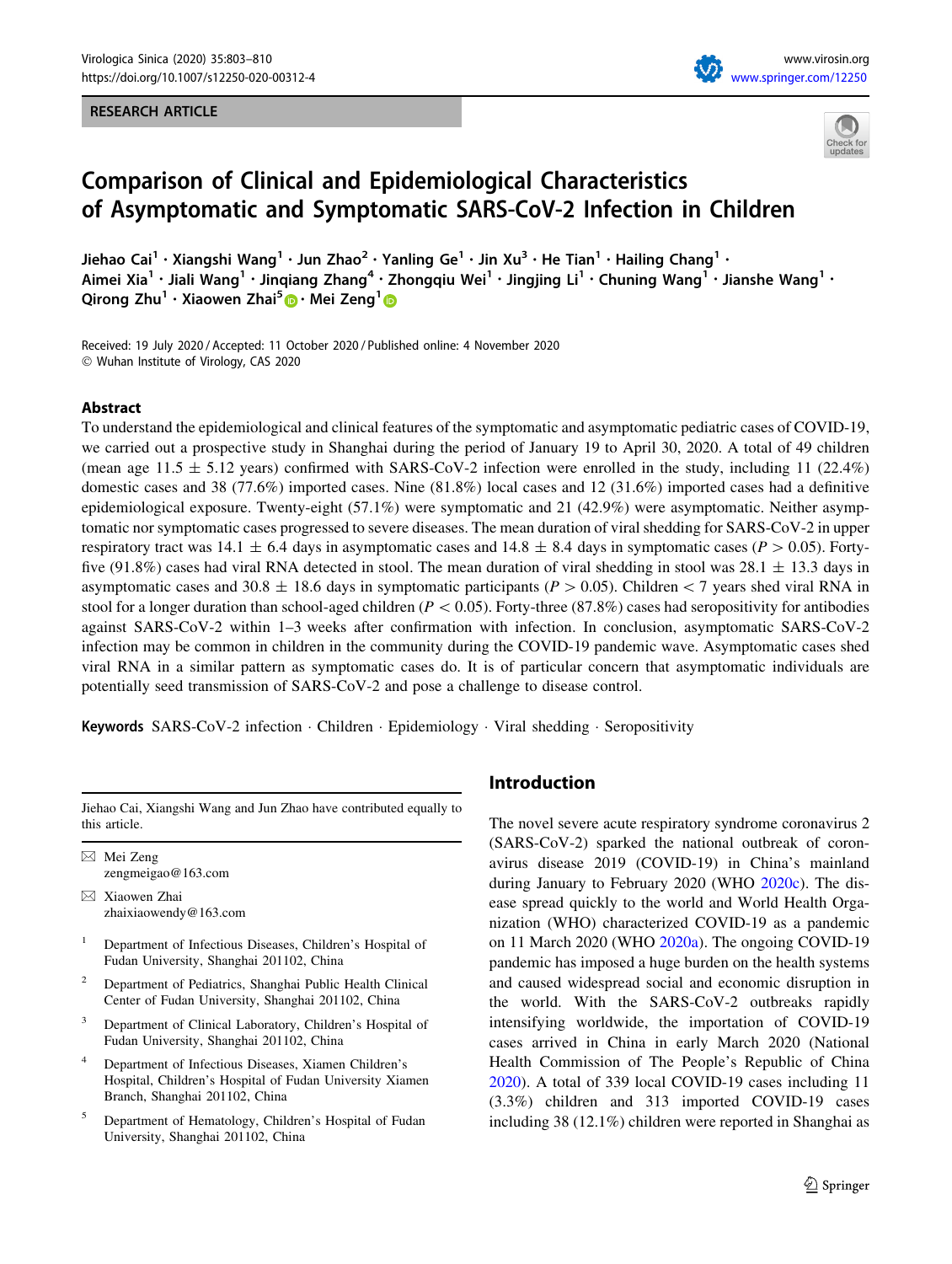of 30 April 2020 (Shanghai Municipal Health Commission [2020\)](#page-7-0).

Children are generally vulnerable to respiratory virus infections. However, the reported cases of COVID-19 and severe patients mostly occurred in adults while pediatric COVID-19 accounted for only 1.7%–6.2% of the total cases based on the initial surveillance data from China, Korea, and the US (CDC COVID-19 Response Team [2020](#page-6-0); Choi et al. [2020;](#page-6-0) WHO [2020c](#page-7-0)). The attack rate of COVID-19 in children seems to be low but this does not necessarily mean they are less susceptible. SARS-CoV-2 is highly contagious with an estimated R0 being 2.2–5.7 among Wuhan population before interventions (Li et al. [2020](#page-6-0); Sanche et al. [2020;](#page-7-0) Zhang et al. [2020](#page-7-0)). Thus, all age groups are theoretically at the similar risk of COVID-19 without robust public health interventions. A contact-based surveillance in Shenzhen found that infection rate in children was comparable with or slightly higher than in younger adults (Bi et al. [2020](#page-6-0)). Due to the different screening strategies of COVID-19 in Shanghai during the domestic and the global wave, we noticed the complexity of SARS-CoV-2 infection in children. Herein, we described the clinical and epidemiological features of all pediatric cases of COVID-19 in Shanghai, the largest metropolitan city in China during January 19 to April 30, 2020, aiming to add our knowledge and understanding of SARS-CoV-2 infection in children.

# Materials and Methods

# Data Collection

Clinical and epidemiological data were collected from 49 laboratory-confirmed pediatric cases with SARS-CoV-2 infection in Shanghai between January and April in 2020, who were admitted to a tertiary children's hospital designated for management of pediatric COVID-19 patients. The data on epidemiology, clinical symptoms and course, laboratory findings, chest imaging and treatment regimen were obtained via a face-to-face interview with parents or teenagers and electronical medical chart.

To monitor viral shedding, repeated nasopharyngeal and oropharyngeal swabs and stool or rectal swabs were collected from all confirmed cases every three days until the nucleic acids of SARS-CoV-2 were undetectable. Urine and blood were also collected to detect the nucleic acids of SARS-CoV-2 within 24 h after admission. According to the national protocol (National Health Commission and State Administration of Chinese Traditional Medicine [2020\)](#page-6-0), all confirmed cases were mandatorily isolated at hospital until 2 consecutive respiratory samples (collected at least 24 h apart) test negative for the nucleic acids of SARS-CoV-2. All cases were followed up for 2 weeks after hospital discharge.

#### Criteria of Screening SARS-CoV-2 Infection

All local patients were screened for SARS-CoV-2 if they had acute fever or respiratory illness and had at least one of the followings during the 14 days prior to symptom onset: a) contact with a confirmed or suspect COVID-19 case; b) a history of travel to or residence in Wuhan or other areas reporting community transmission of COVID-19 disease. Prior to 31 March, symptom-based screening strategy was implemented for all international travelers. Since 31 March, all international travelers were screened for SARS-CoV-2, irrespective of clinical symptoms and signs.

# Laboratory Protocol for the Detection of SARS-CoV-2

SARS-CoV-2 infection was laboratory-confirmed by realtime RT-PCR assay, based on the positive test for the nucleic acid of SARS-CoV-2 with two respiratory samples consecutively collected at least 24 h apart. The China CDC specific primers and probes for the detection of SARS-CoV-2 were designed to target both open reading frame lab gene and nucleocapsid protein gene (WHO [2020b](#page-7-0)). A commercial kit (Shanghai bio-germ Medical Technology Co Ltd, China) was used for testing at Shanghai CDC laboratory and the cycle threshold value  $\lt$  38 was defined as a positive test. To monitor the viral RNA shedding in respiratory samples and stool, nasopharyngeal swab, pharyngeal swab and stool specimen were taken sequentially from all confirmed cases for the detection of SARS-CoV-2 RNA every three days until the nucleic acids of SARS-CoV-2 were undetectable in 2 consecutive samples taken 24 h apart.

## Detection of Serum IgM and IgG for SARS-CoV-2

Serum SARS-CoV-2 specific IgG and IgM combined antibodies were tested for all confirmed cases. Paired serum was collected at admission, 7–14 days after confirmation with symptomatic and asymptomatic infection and on discharged. The IgG and IgM combined Antibody test Kit based on immunochromatography method (Guangzhou Wondfo Biotech Co Ltd, China) were used. The antibodies target the S protein of SARS-CoV-2. When the SARS-CoV-2 antibodies level in the specimen is at or above the target cutoff (the detection limit of the test), the antibodies bound to the antigen-dye conjugate are captured by antihuman IgG antibody and anti-human  $\mu$  chain antibody immobilized in the test region.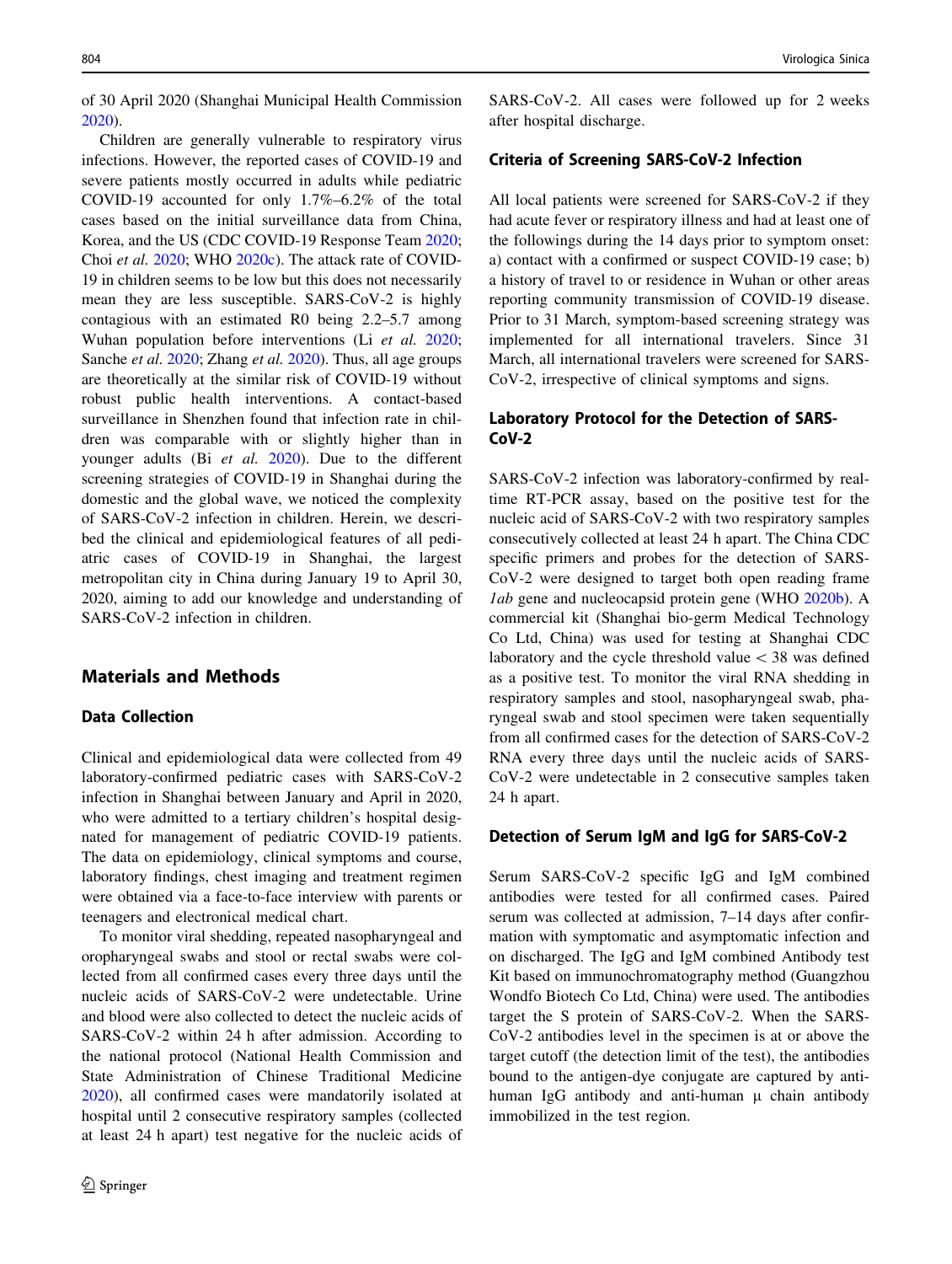## Statistical Analysis

Data were analyzed using STATA version 10.0 (Stata Corp, College Station, TX, USA). The measurement data was analyzed by one-way ANOVA, the Scheffe's post hoc test was used to compare the difference among the groups. The categorical data was analyzed by Chi square test or Fisher's exact test. A difference with  $P \leq 0.05$  was considered to be significant.

# Results

#### Demographics of the Confirmed Pediatric Cases

Of the 49 confirmed pediatric cases, 11 (22.4%) were domestic cases including Shanghai residents (8) children and Wuhan residents (3), and 38 (77.6%) were imported cases from European countries (28), the US (8), Canada (1) and Philippines (1). The ratio of male-to female was 1.3 (28/21); the mean age was  $11.5 \pm 5.12$  years with 9 (18.4%) aged 7 months–6 years, 16 (32.7%) aged 7–12 years and 24 (48.9%) aged 13–17 years. Domestic cases were significantly younger than imported cases  $(5.8 \pm 4.1 \text{ years} \text{ vs. } 13.2 \pm 4.1 \text{ years}, P < 0.05).$ 

#### Epidemiological Exposure

Twenty-one (42.9%) children had contact with confirmed or suspect symptomatic cases of COVID-19. Exposure settings included household in 15 cases (71.4%), school dormitory in 5 cases (23.8%), and travel bus in 1 (4.8%) case. Of the 11 domestic cases, 9 (81.8%) had a clear epidemiological linkage with 8 confirmed family cluster cases and 1 traveler cases. Of the 38 imported cases, 12 (31.6%) had a clear contact with 7 confirmed or suspect family cluster cases and 5 school-dormitory cases.

## Clinical Manifestations and Course

On initial screening, 28 (57.1%) cases were symptomatic and 21 (42.9%) cases were asymptomatic. Chest CT and X-ray were performed for 40 cases and 9 cases, respectively. Lung lesions were revealed in 20 (40.8%) cases including 15 symptomatic cases and 5 asymptomatic cases. The prominent radiographic findings included ground-glass opacity and patchy infiltrates. Neither the 13 mild cases nor the 16 asymptomatic carriers developed radiographic evidence of pneumonia during follow-up investigation. None of the cases progressed to severe disease.

Twenty-one (42.9%) had cough, 16 (32.7%) had fever, 8 (16.3%) had sore throat, 8 (16.3%) had stuffy nose, 7

(14.2%) had rhinorrhea (Table [1\)](#page-3-0). Six (12.2%) children aged 15–17 years including 1 asymptomatic carrier and 5 symptomatic cases self-reported transient loss of taste and smell during hospitalization. Of the 16 febrile patients, 12 (24.5%) had a body temperature of 37.5 °C–38.4 °C and 4 (8.2%) had a body temperature of 38.5 °C-40.0 °C; the duration of fever ranged from 1 to 8 days (mean:  $2.1 \pm 1.9$  days, median: 1 day). Antiviral drugs were not recommended for treatment. Hydroxychloroquine was administered to 5 cases  $> 14$  years for 1–2 days and then discontinued considering that the patients' conditions were mild and stable. A 17-year-old patient received hydroxychloroquine on day 7 after disease onset because he had persistent 7-day fever and increased lung lesions revealed by chest CT, and fever subsided 1 day after hydroxychloroquine treatment. One patient with pneumonia received 3-day oral azithromycin therapy because he was confirmed with mycoplasma pneumoniae infection.

## Laboratory Findings

The laboratory findings in symptomatic cases and asymptomatic cases were shown in Table [2](#page-3-0). All cases showed a normal range of serum biochemistry markers on admission and during follow-up testing except one patient who developed mild liver injury (alanine aminotransferase/aspartate aminotransferase: 110/59 IU/L) after 6-day hydroxychloroquine therapy. The elevated liver enzyme returned to the normal range after discontinuation of hydroxychloroquine. Leukopenia (the counts of white blood cell  $\lt$  4.0  $\times$  10<sup>9</sup>/L) was seen in 5 cases, neutropenia (the counts of neutrophil  $\lt 0.5 \times 10^9$ /L) was seen 2 asymptomatic cases with radiographic evidence of pneumonia. One mild case showed an elevated level of C-reactive protein (CRP) (35 mg/L). There were no statistically significant differences in the serum biochemistry markers, CRP, procalcitonin and other laboratory tests between the symptomatic group and asymptomatic group.

# Viral RNA Shedding and Serum Specific Antibody **Testing**

None of the 49 cases had SARS-CoV-2 RNA detected in serum and urine. Forty-five (91.8%) cases had SARS-CoV-2 RNA detected in stool. The patterns of viral shedding were shown in Fig. [1.](#page-4-0) Overall, the duration of viral RNA shedding is longer in gastrointestinal tract than in upper respiratory tract ( $P < 0.05$ ). There was no significant difference in the mean duration of viral shedding between asymptomatic and symptomatic cases in upper respiratory tract  $(14.1 \pm 6.4$  days vs.  $14.8 \pm 8.4$  days,  $P > 0.05$ ) and in gastrointestinal tract  $(28.1 \pm 13.3 \text{ days} \text{ vs.}$  $30.8 \pm 18.6$  days,  $P > 0.05$ ). Young children  $< 7$  years of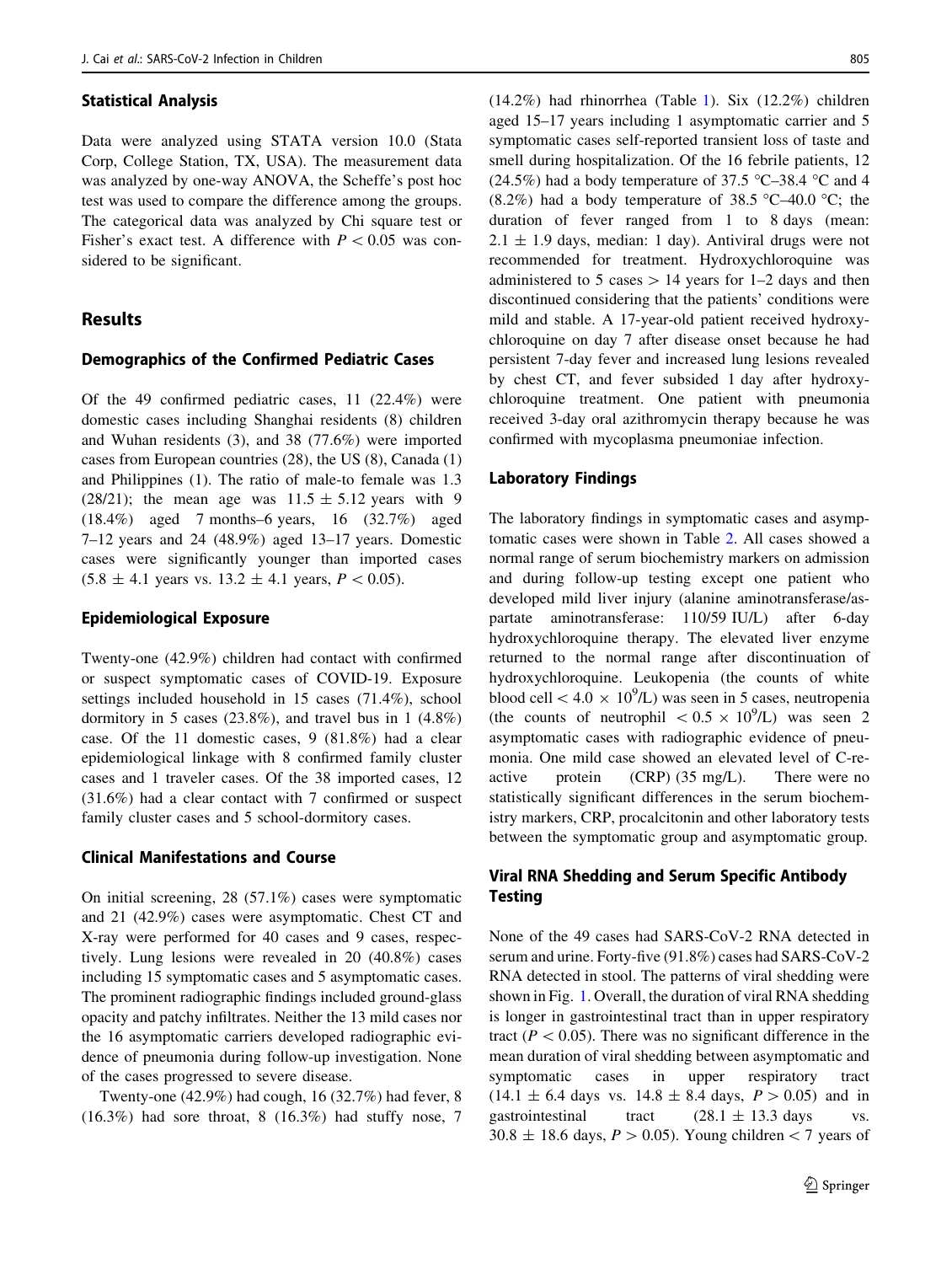<span id="page-3-0"></span>Table 1 Demographic and clinical features in local cases and imported cases.

J.

|                                 | Total<br>$n = 49$       | Local cases<br>$n = 11$ | Imported cases<br>$n = 38$ |
|---------------------------------|-------------------------|-------------------------|----------------------------|
| Demographic                     |                         |                         |                            |
| Age range (year, mean $\pm$ SD) | $0.6-17(11.5 \pm 5.12)$ | $0.6-11(5.8 \pm 4.1)$   | $2-17(13.2 \pm 4.1)$       |
| Male patients $(n, \%)$         | 28 (57.1%)              | 6(54.5%)                | 22 (57.9%)                 |
| Symptom $(n, \%)$               |                         |                         |                            |
| Cough                           | 21 (42.9%)              | 9(81.8%)                | $12(31.6\%)$               |
| Fever                           | 16(32.7%)               | 8(72.7%)                | $8(21.1\%)$                |
| Sore throat                     | $8(16.3\%)$             | 3(27.3%)                | $5(13.2\%)$                |
| Stuffy nose                     | $8(16.3\%)$             | $4(36.4\%)$             | 4 $(10.5\%)$               |
| Rhinorrhea                      | 7(14.3%)                | 3(27.3%)                | 4 $(10.5\%)$               |
| Tachypnea/respiratory distress  | $\Omega$                | $\theta$                | $\Omega$                   |
| Vomit                           | $\Omega$                | $\Omega$                | $\Omega$                   |
| Diarrhea                        | $\overline{0}$          | $\mathbf{0}$            | $\overline{0}$             |
| Pneumonia <sup>a</sup>          | 20 (40.8%)              | 6(54.5%)                | 14 $(36.8\%)$              |
| Loss of taste and smell         | $6(12.2\%)$             | $\theta$                | $6(12.2\%)$                |
|                                 |                         |                         |                            |

<sup>a</sup>Pneumonia was confirmed by chest X-ray or CT, including 5 asymptomatic cases.

Table 2 Demographic and laboratory findings in symptomatic cases and asymptomatic cases.

|                                               | Total<br>$n = 49$       | Symptomatic cases<br>$n = 28$ | Asymptomatic cases<br>$n = 21$ |
|-----------------------------------------------|-------------------------|-------------------------------|--------------------------------|
| Demographic                                   |                         |                               |                                |
| Age range (year, mean $\pm$ SD)               | $0.7-17(11.5 \pm 5.12)$ | $0.7-17(11.3 \pm 5.74)$       | $2.3 - 17(11.8 \pm 4.3)$       |
| Male patients $(n, \%)$                       | 28 (57.1%)              | $15(53.6\%)$                  | 13 (61.9%)                     |
| Laboratory findings (median, IQR)             |                         |                               |                                |
| White blood cell count $(\times 10^9/L)$      | $6.1(4.8-6.1)$          | $6.2(4.6-8.1)$                | $6.0(4.8-7.5)$                 |
| Neutrophil count $(\times 10^9/L)$            | $2.7(2.0-4.1)$          | $3.0(2.2-4.2)$                | $2.8(2.2-3.6)$                 |
| Lymphocyte count $(\times 10^9/L)$            | $2.2(1.7-2.8)$          | $2.0(1.7-2.8)$                | $2.4(2-3)$                     |
| Platelet count ( $\times$ 10 <sup>9</sup> /L) | 265 (215.5–331)         | 244 (205.8-319.8)             | 282 (226.5-343.5)              |
| C-reactive protein $(mg/L)$                   | $0.5(0.5-8)$            | $4.1(0.5-8)$                  | $0.5(0.5-8.0)$                 |
| Procalcitonin (ng/dL)                         | $0.03(0.02-0.05)$       | $0.04(0.02 - 0.07)$           | $0.02(0.02 - 0.03)$            |
| Alanine aminotransferase (U/L)                | $16.0(12-20)$           | $14.9(10-21.5)$               | $16.5(13-19.5)$                |
| Aspartate aminotransferase (U/L)              | $23.0(18.8-29.8)$       | $21.7(18-33.7)$               | 24.3 (19-29)                   |
| Creatinine (µmol/L)                           | $50.7(39.4 - 64.2)$     | $52.0(34.5 - 68.8)$           | $50.7(41-59.6)$                |
| Urea (mmol/L)                                 | $4.2(3.5-4.7)$          | $4.1(3.5-5.3)$                | $4.2(3.4 - 4.5)$               |
| Creatine kinase (U/L)                         | $80(65.5-101)$          | $75.5(54-94.3)$               | $84(69.5-105)$                 |
| Creatine kinase-MB (U/L)                      | $15.0(12.8-21.1)$       | $15(12.4 - 19.6)$             | $15.3(13.4 - 22.6)$            |
| Lactate dehydrogenase (U/L)                   | 212.5 (188.3–234)       | 211 (186–242)                 | 214 (193-229.5)                |
| Cardiac troponin I                            | $0.01(0.01-0.03)$       | $0.02$ $(0.01 - 0.04)$        | $0.01(0.01 - 0.02)$            |
|                                               |                         |                               |                                |

SD standard deviation, IQR interquartile range.

age shed viral RNA in stool for a significantly longer duration than school-aged children  $\geq 7$  years of age ( $P < 0.05$ , Table [3](#page-4-0)).

Forty-three (87.8%) of the 49 cases including 25 symptomatic cases and 18 asymptomatic cases had seropositivity for IgG and IgM combined antibodies against SARS-CoV-2 within 1–3 weeks after confirmation with asymptomatic infection or disease onset. As shown in Fig. [2](#page-5-0), 19 (44.2%) cases developed seropositivity for antibodies within 1 week, 14 (32.6%) cases developed seropositivity for antibodies within 1–2 weeks, and 10 (23.3%) cases developed seropositivity for antibodies within 2–3 weeks. We noted that 66.7% of asymptomatic cases developed seropositivity within 1 week while only 28% of symptomatic cases developed seropositivity within 1 week. Among 6 cases who had seronegative, the last serum sample tested for antibodies was collected on day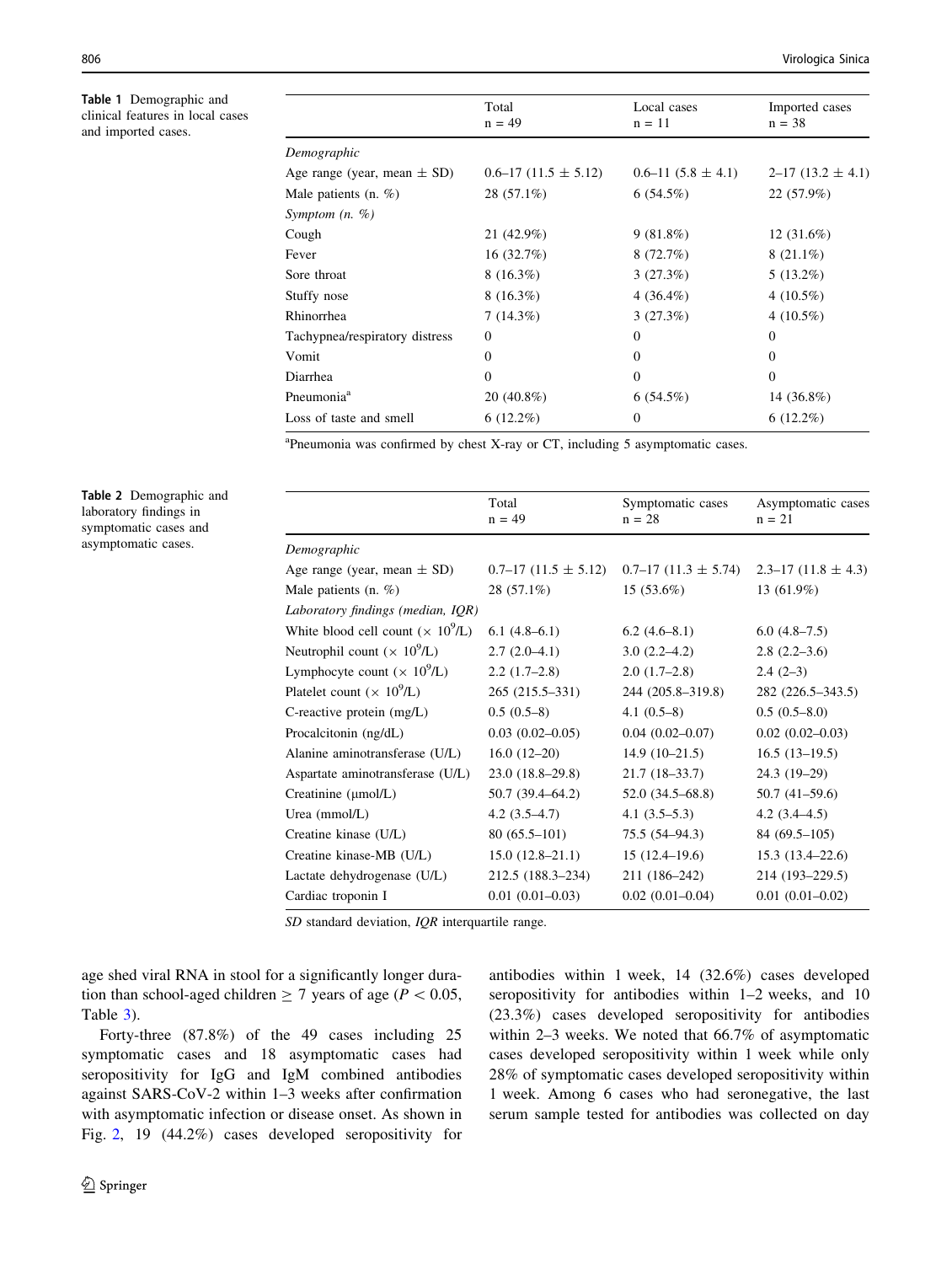<span id="page-4-0"></span>Fig. 1 The duration of virus RNA shedding by age and symptom. A, B The duration of virus RNA shedding in stool samples. Younger children shed viral RNA in stool for a longer duration than older children  $(P = 0.001)$ . C, D The duration of virus RNA shedding in nasopharyngeal swabs.



Table 3 The duration of virus RNA shedding by age and symptom.

|                                                                                                      | No of cases | Mean $\pm$ SD   | Range     | P value |  |  |  |
|------------------------------------------------------------------------------------------------------|-------------|-----------------|-----------|---------|--|--|--|
| Virus RNA shedding in gastrointestinal tract (days) in 37 cases <sup>a</sup> consecutively monitored |             |                 |           |         |  |  |  |
| $<$ 7 years                                                                                          | 5           | $52.8 \pm 12.0$ | $41 - 70$ |         |  |  |  |
| $7-12$ years                                                                                         | 12          | $33.3 \pm 11.0$ | $12 - 48$ | 0.001   |  |  |  |
| $> 12$ years                                                                                         | 20          | $21.2 \pm 12.5$ | $2 - 41$  |         |  |  |  |
| Symptomatic cases                                                                                    | 18          | $30.8 \pm 18.6$ | $4 - 70$  | 0.616   |  |  |  |
| Asymptomatic cases                                                                                   | 19          | $28.1 \pm 13.3$ | $2 - 4.5$ |         |  |  |  |
| Virus RNA shedding in upper respiratory tract (days) in 49 cases consecutively monitored             |             |                 |           |         |  |  |  |
| $<$ 7 years                                                                                          | 9           | $11.1 \pm 8.5$  | $2 - 27$  |         |  |  |  |
| $7-12$ years                                                                                         | 16          | $16.9 \pm 7.7$  | $4 - 30$  | 0.182   |  |  |  |
| $> 12$ years                                                                                         | 24          | $14.2 \pm 6.8$  | $4 - 30$  |         |  |  |  |
| Symptomatic cases                                                                                    | 28          | $14.8 \pm 8.4$  | $2 - 30$  | 0.772   |  |  |  |
| Asymptomatic cases                                                                                   | 21          | $14.1 \pm 6.4$  | $4 - 27$  |         |  |  |  |

<sup>a</sup> Among the 45 cases tested positive for SARS-CoV-2 RNA, thirty-seven were followed up until the nucleic acids of SARS-CoV-2 were undetectable and 8 children could not return to hospital for follow-up because they lived outside Shanghai City.

8–22 after disease onset or confirmation with infection before hospital discharge.

# **Discussion**

The current global spread of SARS-CoV-2 infection requires our evolving knowledge about the epidemiology and clinical findings of COVID-19. Results from the universal entry screening of international travelers irrespective of symptoms in Shanghai reveal that asymptomatic SARS-CoV-2 infection maybe common in children during community transmission in the global pandemic wave. Early testing has largely been limited to symptomatic individuals fulfilling the criteria of suspect cases in China, the US and European countries (National Health Commission of The People's Republic of China; Centers for Disease Control and Prevention [2020](#page-6-0); Tagarro et al. [2020\)](#page-7-0) which may miss individuals who were not identified as being at a risk of COVID-19. In this study, we observed three important aspects in asymptomatic pediatric cases: first, none of asymptomatic pediatric cases in this study progressed to symptomatic cases; second, the mean duration of viral shedding was similar in symptomatic and asymptomatic cases, which likely indicates asymptomatic cases could have the same transmissibility as asymptomatic cases;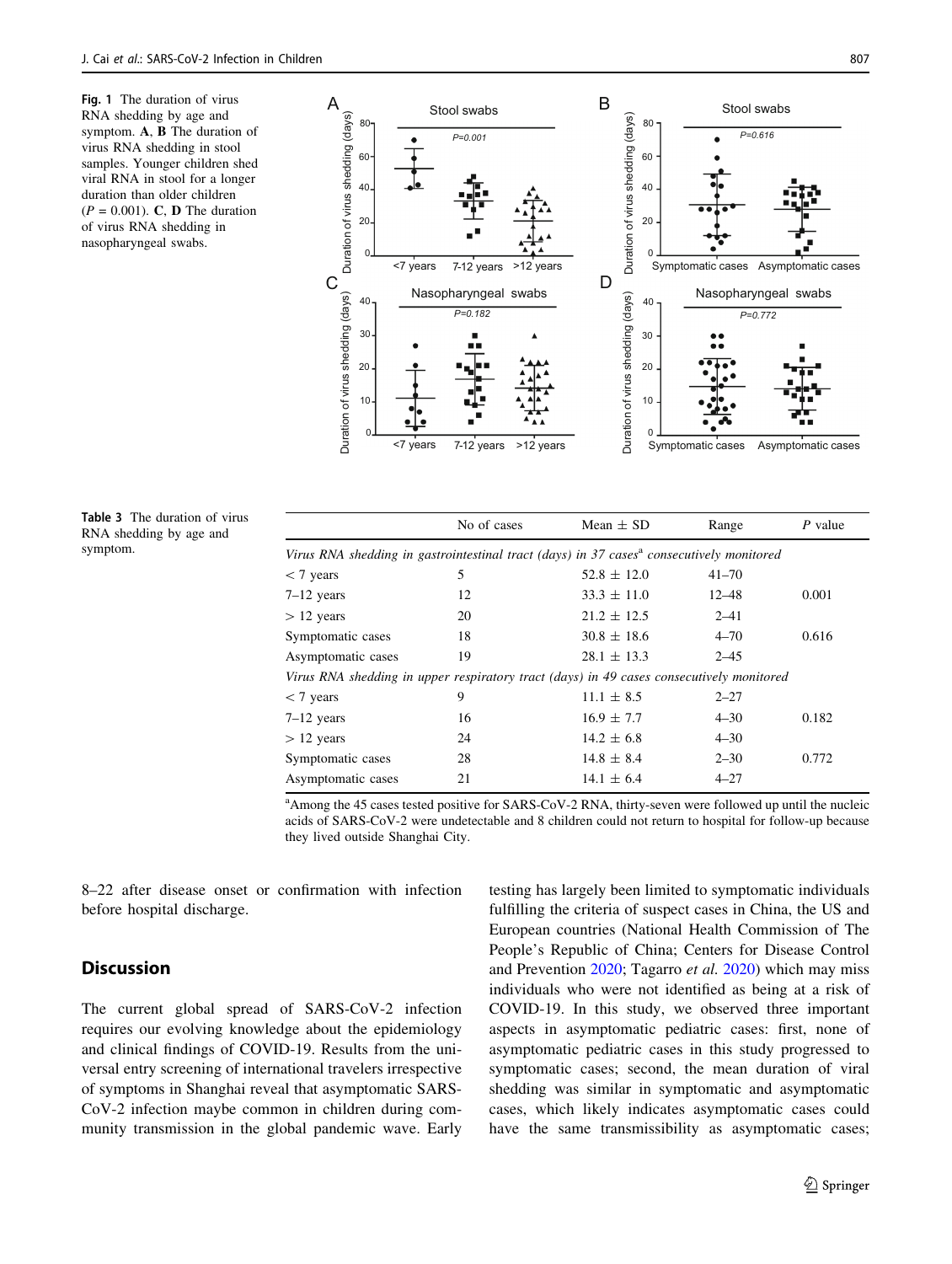<span id="page-5-0"></span>Fig. 2 The patterns of antibody response to SARS-CoV-2 by clinical symptomatology (A) and age (B). The figure shows the percentage of the antibody production time in different stage including 66.7% of asymptomatic cases developed seropositivity within 1 week, only 28% of symptomatic cases developed seropositivity within 1 week.



third, asymptomatic cases had earlier seropositivity for antibodies than symptomatic cases did, which suggests asymptomatic cases had acquired SARS-CoV-2 infection for some time before laboratory-confirmation and mandatory isolation. It has been shown that asymptomatic individuals caused secondary spread of SARS-CoV-2 (Hu et al. [2020;](#page-6-0) Rothe et al. [2020](#page-7-0)). Thus, of particular concern is that asymptomatic individuals are usually active in the community and potentially seed transmission of SARS-CoV-2 in population.

In China, 68%–90% of domestic pediatric cases had a clear epidemiological linkage to family cluster cases (Cai et al. [2020](#page-6-0); Lu et al. [2020;](#page-6-0) Qiu et al. [2020](#page-6-0); Wang et al. [2020\)](#page-7-0). In this study, 81.8% of local cases were linked to transmission chain, predominantly in household setting, while only 28.9% of imported pediatric cases acquired infection through close contact with suspect or confirmed cases in family or school dormitory. The distinct transmission pattern suggests sustained SARS-CoV-2 transmission has occurred in the community settings in the imported countries. So far, the community prevalence of SARS-CoV-2 infection among children is unclear. In fact, pediatric cases of COVID-19 not linkable to transmission chains in Wuhan experiencing large outbreaks of local transmission were largely missed because 90.1% of confirmed cases were from family cluster cases (Lu et al. [2020\)](#page-6-0). Additionally, our data along with Wuhan's report showed that local cases were significantly younger than imported cases. This phenomenon could also reflect the distinct transmission patterns of COVID-19 between young children and old children. We also observed a few of imported cases linkable to school exposure. It is noteworthy that school closures largely reduce the risk of SARS-CoV-2 infection in children. In China school closure has shown effect on reducing peak incidence by 40%–60% (Zhang et al. [2020](#page-7-0)). In the long term, school closures would be unlikely to prevent the epidemic of COVID-19 among children unless vaccines are available for use.

Children with COVID-19 disease usually had a brief fever with a mean duration of 2.5 days and the spike of fever was usually not higher than  $39^{\circ}$ C. Our previous studies showed that children with influenza had the longer duration of fever (mean: 4 days) and 67% of children had a fever  $\geq$  39.0 °C (Ge *et al.* [2012;](#page-6-0) Wang *et al.* [2015](#page-7-0)). The characteristics of fever are helpful to clinically distinguish COVID-19 from influenza. In this study, non-severe COVID-19 disease in children was almost self-limited without a specific treatment. To date, no evidence has shown effectiveness of any antiviral agent and hydroxychloroquine in the treatment of COVID-19 (Bhimraj et al. [2020](#page-6-0)). Thus, antiviral therapy should be cautiously recommended for children with COVID-19. Based on our clinical evaluation, imaging investigation should not be routinely recommended for individuals with asymptomatic COVID-19 or symptomatic disease without clinical signs of disease progression.

The mean duration of viral RNA shedding in upper respiratory tract was much longer in SARS-CoV-2 infection than in influenza virus infections (14.5 days verse 3.4–5.2 days) (Loeb et al. [2012](#page-6-0)). This finding could suggest the higher potential of COVID-19 in its transmissibility than that of influenza. Besides, we found that 91.8% of children with COVID-19 shed virus in stool, also the duration of viral shedding is much longer in gastrointestinal tract than in upper respiratory tract, especially in younger children. Live SARS-CoV-2 has been isolated in stool from COVID-19 patients (Yong et al. [2020\)](#page-7-0). However, the impact on SARS-CoV-2 shedding in feces on the transmission model remains unclear. Further research is needed to incorporate these viral shedding data into an analysis of the transmission of SARS-CoV-2, to infer the relationship between the duration and quantity of viral shedding and infectivity and secondary transmission events.

Currently RT-PCR is a gold standard for the COVID-19 diagnosis recommended by WHO (Tang et al. [2020\)](#page-7-0), but point-of-care rapid diagnostic tests (POCT) for SARS-CoV-2 antibodies are useful for the field screening. The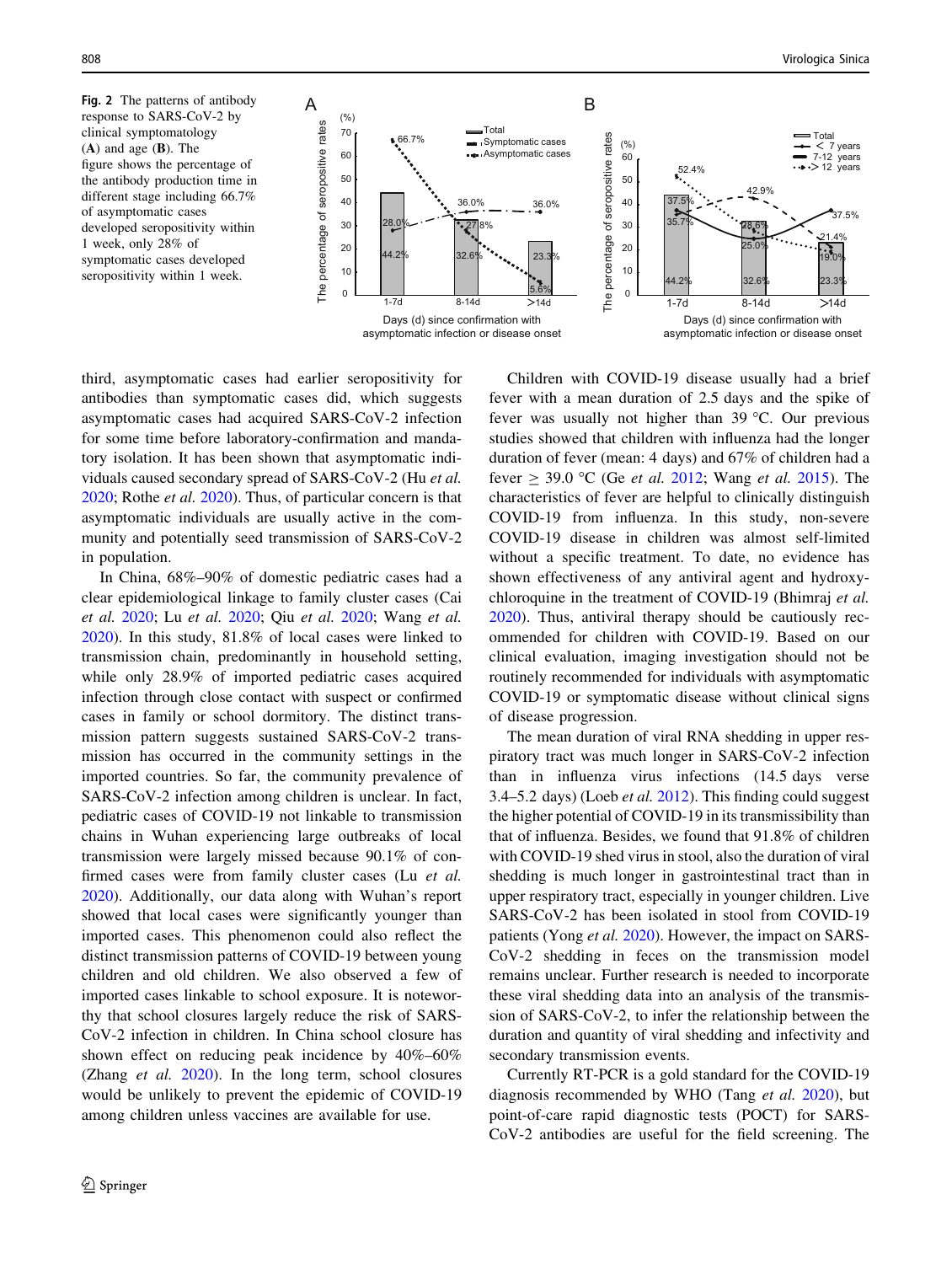<span id="page-6-0"></span>reliability of POCT is influenced by the diagnostic kits and the timing of serum sampling. Our study showed that 87.3% of children with COVID-19 developed IgM/IgG combined antibodies within 1–3 weeks after symptom onset or infection. At least immunochromatography-based rapid antibody test can be used as an alternative diagnostic method for screening COVID-19. As the majority of patients develop seropositivity for antibodies, clinical explanation of the results should fully consider the timing of testing.

The strength of this study is that we followed up the entire clinical course, dynamic antibody seroconversion and viral shedding in symptomatic and asymptomatic pediatric cases with confirmed COVID-19. One limitation is that we couldn't obtain the viral load to quantify the dynamic levels of viral shedding over the disease course to determine the effect of the quantity of viral shedding on the duration of viral shedding and the clinical symptomatology. Another limitation is that we couldn't trace the close contacts of confirmed pediatric cases to investigate the rate of secondary infection. Further research is required to fully understand the natural history of COVID-19 infection in children and answer remained questions on the community prevalence of SARS-CoV-2 infection among children and the contribution of persons with asymptomatic COVID-19 to influenza virus transmission in household, institutional, and community settings.

Acknowledgements This work was supported by a grant from Science and Technology Commission of Shanghai Municipality (Grant number: 20JC1410203) and a grant from Shanghai Municipal Health Commission (Grant Number: 202040099).

Author Contributions MZ and XZ conceptualized and designed the study, and finalized the manuscript; JC, XW, JZ and YG performed the experiments; JX, HT, HC, AX, JW, JZ, ZW, JL, CW collected data and carried out the initial analyses; JC and MZ drafted the manuscript; JW, QZ contributed to design the study. All authors read and approved the final manuscript.

#### Compliance with Ethical Standards

Conflict of interest The authors declare that they have no conflict of interest.

Animal and Human Rights Statement This article does not contain any studies with human or animal subjects performed by any of the authors. Informed consent from parents was not required by the ethics committee because all data were de-identified and not involved in personal privacy.

# References

Bhimraj A, Morgan RL, Shumaker AH, Lavergne V, Baden L, Cheng VC, Edwards KM, Gandhi R, Muller WJ, O'Horo JC, Shoham S, Murad MH, Mustafa RA, Sultan S, Falck-Ytter Y (2020) Infectious Diseases Society of America guidelines on the treatment and management of patients with COVID-19. Clin Infect Dis. <https://doi.org/10.1093/cid/ciaa478>

- Bi Q, Wu Y, Mei S, Ye C, Zou X, Zhang Z, Liu X, Wei L, Truelove SA, Zhang T, Gao W, Cheng C, Tang X, Wu X, Wu Y, Sun B, Huang S, Sun Y, Zhang J, Ma T, Lessler J, Feng T (2020) Epidemiology and transmission of COVID-19 in 391 cases and 1286 of their close contacts in Shenzhen, China: a retrospective cohort study. Lancet Infect Dis. [https://doi.org/10.1016/s1473-](https://doi.org/10.1016/s1473-3099(20)30287-5) [3099\(20\)30287-5](https://doi.org/10.1016/s1473-3099(20)30287-5)
- Cai J, Xu J, Lin D, Yang Z, Xu L, Qu Z, Zhang Y, Zhang H, Jia R, Liu P, Wang X, Ge Y, Xia A, Tian H, Chang H, Wang C, Li J, Wang J, Zeng M (2020) A case series of children with 2019 novel coronavirus infection: clinical and epidemiological features. Clin Infect Dis. <https://doi.org/10.1093/cid/ciaa198>
- CDC COVID-19 Response Team (2020) Coronavirus disease 2019 in children—United States, February 12–April 2, 2020. [https://doi.](https://doi.org/10.15585/mmwr.mm6914e4) [org/10.15585/mmwr.mm6914e4](https://doi.org/10.15585/mmwr.mm6914e4)
- Centers for Disease Control and Prevention (2020) Evaluating and testing persons for coronavirus disease 2019 (COVID-19). Centers for Disease Control and Prevention. Accessed 25 March 2020
- Choi SH, Kim HW, Kang JM, Kim DH, Cho EY (2020) Epidemiology and clinical features of coronavirus disease 2019 in children. Clin Exp Pediatr 63:125–132
- Ge Y, Cai J, Wang X, Yao W, Shen J, Zhu Q, Wang X, Zeng M (2012) Childhood influenza in the outpatient setting in Shanghai, China. Pediatr Infect Dis J 31:e111–e116
- Hu Z, Song C, Xu C, Jin G, Chen Y, Xu X, Ma H, Chen W, Lin Y, Zheng Y, Wang J, Hu Z, Yi Y, Shen H (2020) Clinical characteristics of 24 asymptomatic infections with COVID-19 screened among close contacts in Nanjing, China. Sci China Life Sci 63:706–711
- Li Q, Guan X, Wu P, Wang X, Zhou L, Tong Y, Ren R, Leung KSM, Lau EHY, Wong JY, Xing X, Xiang N, Wu Y, Li C, Chen Q, Li D, Liu T, Zhao J, Liu M, Tu W, Chen C, Jin L, Yang R, Wang Q, Zhou S, Wang R, Liu H, Luo Y, Liu Y, Shao G, Li H, Tao Z, Yang Y, Deng Z, Liu B, Ma Z, Zhang Y, Shi G, Lam TTY, Wu JT, Gao GF, Cowling BJ, Yang B, Leung GM, Feng Z (2020) Early transmission dynamics in Wuhan, China, of novel coronavirus-infected pneumonia. N Engl J Med 382:1199–1207
- Loeb M, Singh PK, Fox J, Russell ML, Pabbaraju K, Zarra D, Wong S, Neupane B, Singh P, Webby R, Fonseca K (2012) Longitudinal study of influenza molecular viral shedding in Hutterite communities. J Infect Dis 206:1078–1084
- Lu X, Zhang L, Du H, Zhang J, Li YY, Qu J, Zhang W, Wang Y, Bao S, Li Y, Wu C, Liu H, Liu D, Shao J, Peng X, Yang Y, Liu Z, Xiang Y, Zhang F, Silva RM, Pinkerton KE, Shen K, Xiao H, Xu S, Wong GWK, Chinese Pediatric Novel Coronavirus Study T (2020) SARS-CoV-2 infection in children. N Engl J Med 382:1663–1665
- National Health Commission of The People's Republic of China (2019) Interim protocol of diagnosis and treatment of 2019 novel coronavirus-associated pneumonia (the seventh version). National Health Commission of The People's Republic of China, Beijing, China
- National Health Commission of The People's Republic of China (2020) Coronavirus disease 2019 (COVID-19) situation report in China: data as reported by 24:00 11 March 2020. National Health Commission of The People's Republic of China, Beijing
- National Health Commission and State Administration of Chinese Traditional Medicine (2020) Clinical protocols for the diagnosis and treatment of COVID-19 V7. Beijing, China
- Qiu H, Wu J, Hong L, Luo Y, Song Q, Chen D (2020) Clinical and epidemiological features of 36 children with coronavirus disease